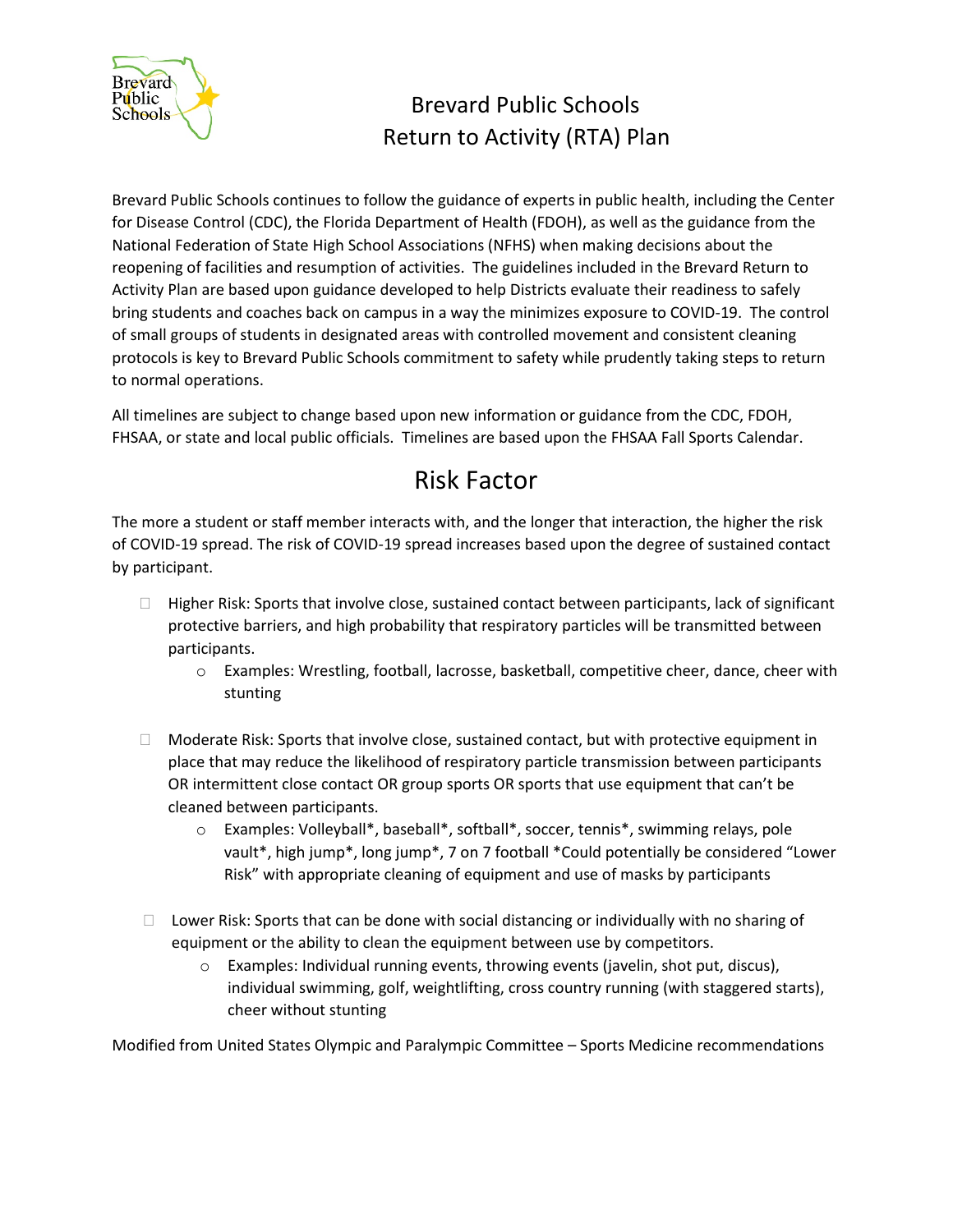# Two-week Timeline to Prepare for Re-entry

### Currently:

- High School Athletic/Activity Directors will ensure that athletic packets are posted and accessible to parents and students. These will include the FHSAA EL2 and EL3 forms, BPS ECG form and the new Assumption of Risk, Waiver, Release & Hold Harmless form all students and parents must sign prior to students participating. Students participating in all other activities over the summer must complete the Assumption of Risk form.
- High School Athletic/Activity Directors will reach out to medical providers to try to set up dates and locations for mass physicals for their students. If they, in conjunction with their Principal, would like to host an event at their school, they must submit their plan and set of protocols to Bill Macheras for review and approval prior to that can occur. Additionally, students may seek their own physician for their annual physical in completing the EL2.
- Bill Macheras will reach out to Who We Play For to communicate that our schools are trying to set up mass physical dates and will be contacting WWPF to see if those dates and locations can be coordinated with them so that ECG screenings can be conducted at the same time. This will be based on WWPF's protocol and timeline of when they can begin conducting those screenings.

#### Week One, Pre-RTA Plan:

- Once approval is granted for Brevard's RTA plan, training will be set up for all high school and middle school Athletic/Activity Directors on the protocol standards and expectations in order for RTA to begin.
- Athletic/Activity Directors will then set up trainings for all their coaches/activity sponsors and those involved with summer workouts and conditioning.
- Schools will communicate to their students the timeline for Stage 1 to begin and the forms and athletic packets necessary for students to attend. The schools, and District Communications, will begin to communicate what summer workouts and the RTA plan consists of, so students and parents understand what is expected and the protocols, which will take place.
- Athletic/Activity Directors, coaches and/or sponsors will check on supplies needed (hand sanitizer, items to clean rooms/stations/equipment, thermometers, etc.) so they can be secured in time for the opening day of workouts.
- Athletic/Activity Directors, or their designees, will communicate any physical dates or provide locations, which parents and students can reach out to individually to set up their own appointments.
- If schools are hosting physicals or ECG screenings, the Athletic/Activity Director, or designee, will communicate to parents how the check in process, remaining in cars, etc., works.
- Coaches/Sponsors should begin to survey their players/participants, so they can begin to gauge how many will be participating in order to set up work out/meeting times, develop pods/groups, and then report times to families.
- Monitoring Forms are printed and prepared for first day of student participation
- Thermometers are acquired and coaches/sponsors have been trained to safely use them prior to the first day of conditioning.

After the RTA plan has been approved:

- Athletic/Activity Directors, or their designee, will ensure athletic packets are completed before a student participates.
- Athletic/Activity Directors, or their designee, will ensure the Assumption of Risk form is completed by students participating in activities other than sports.
- Athletic/Activity Directors will work with coaches/sponsors as a follow up on the previous training to make sure each understands the protocols for RTA, how to complete the Monitoring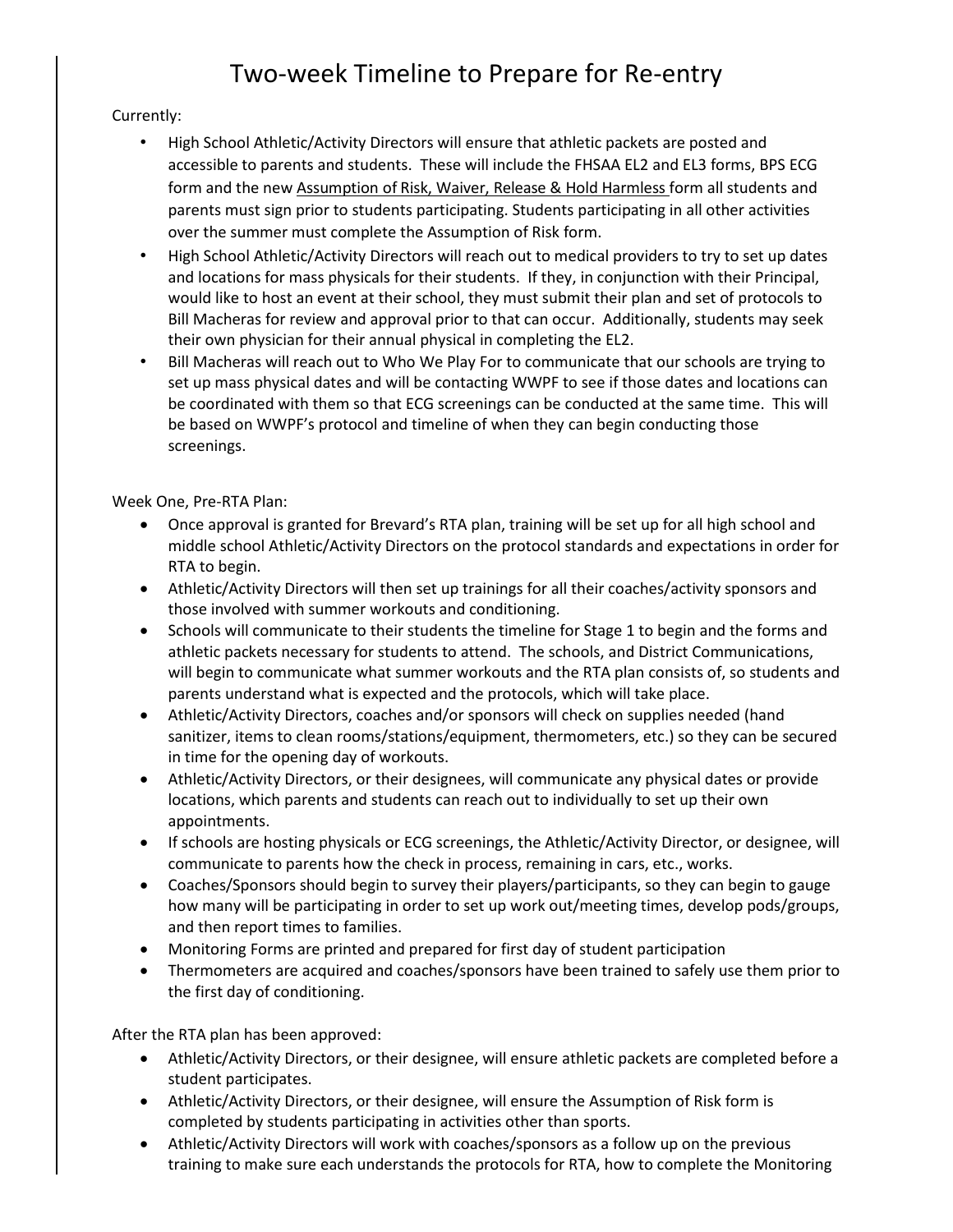Form for students, and understanding that all coaches will do self-checks on the Coach's Monitoring Form and have masks.

- Athletic/Activity Directors, or their designee, will ensure all necessary cleaning supplies, hand sanitizer, and other products are stationed and ready for the areas used over the summer.
- Athletic/Activity Directors, or their designee, will ensure that all equipment, weight room, etc., is sanitized and ready for the first day of student participation.
- Athletic Directors, or their designee, will ensure that any weight room equipment with exposed foam is covered or removed.

## Guidelines for all Stages

- $\triangleright$  BPS Return to Activity Plan may change in accordance to updates from the Centers for Disease Control (CDC), the Florida Department of Health, or other state or local directives. We will remain flexible and review the Return to Activity Plan as new information becomes available. This includes the plan halting or regressing the Stages described if deemed necessary.
- ALL student athletes must have a current pre-participation physical (EL2), 2020-21 Consent Release and Concussion form (EL3), BPS ECG Clearance Form, and the Assumption of Risk Form on file prior to participating in summer activities including, but not limited to, workouts, practice sessions, skill development, etc. All other students participating in a summer activity must have an Assumption of Risk form on file.
- $\triangleright$  Each school's athletic/activity programs will operate with the approval of School and District leadership in moving forward through the BPS RTA Plan. If programs are out of compliance with the BPS RTA Plan, the program shall be suspended until such time as the program can be brought into compliance with the guidelines or new CDC or FDOH guidance is given that restrictions or precautions are no longer needed to combat COVID-19.
- $\triangleright$  Decreasing potential exposure to respiratory droplets is the guiding principle behind social distancing and the use of face coverings. Cloth face coverings shall be highly recommended for all indoor activities in Stage 1 and 2.
	- o Cloth face coverings are acceptable and students are encouraged to bring them. There is no need to require or recommend "medical grade" masks.
	- o Coaches/Sponsors are strongly recommended to wear cloth face coverings during instruction.
- $\triangleright$  Summer participation is voluntary and students will be held harmless if they decided not to participate.
- Celebration is a natural part of athletics and team building. Coaches/Sponsors should develop a way to celebrate the hard work and personal victories of their teams that honor social distancing. These non-touching celebrations can include a team or school chant or rally cry, "air" high fives, a double-handed wave, finger pointing directed at the individual being celebrated, or a salute that the team or school personalizes for their student-athletes.
- $\triangleright$  There is no competition allowed between schools
- $\triangleright$  No visitors are allowed at any activity on campus during Stage 1 and 2. Only coaches, sponsors, administrators or students scheduled for the specific time are allowed during these sessions.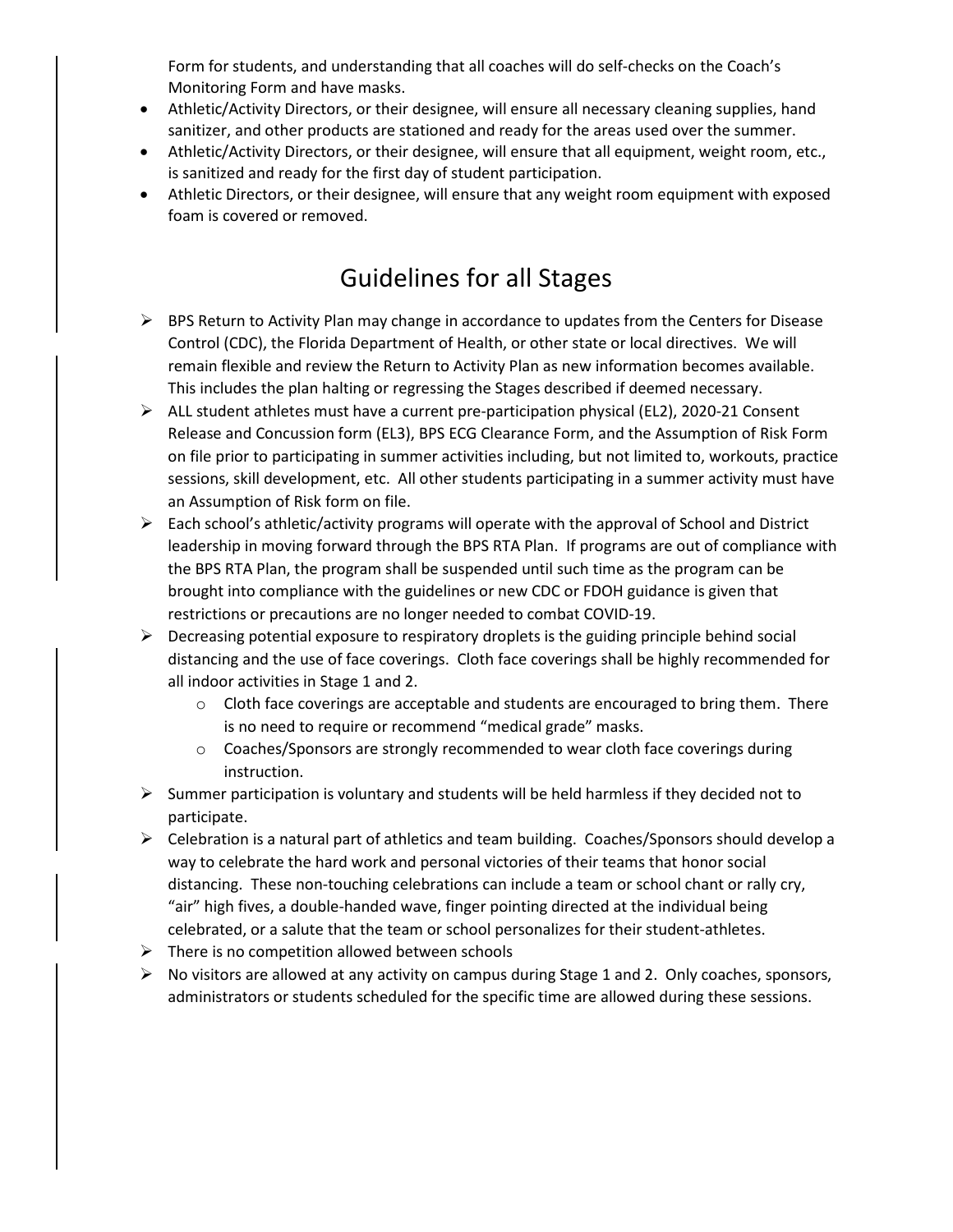# Stage 1: As early as June 22, 2020, or after all Pre-RTA Plan Activities are Complete

#### Pre- workout Screening

- $\Box$  All coaches/sponsors and students will be screened upon their arrival on campus for signs/symptoms of COVID-19 prior to a workout. Screenings include questions listed on the monitoring form as well as a temperature check. Responses to screening questions for each person will be recorded on the COVID-19 Coach/Student Monitoring From and stored so that there is a record of everyone present in case a student develops COVID-19.
- $\Box$  Any person with any symptoms will not be allowed to take part in workouts and should contact his or her primary care provider or other appropriate health-care professional. The student will not be allowed to participate for 10 days or until released by a physician.
- $\Box$  Vulnerable individuals should not oversee or participate on campus during Stage 1. Vulnerable Individuals, as defined by the CDC, are people age 65 or older or others with serious underlying health conditions. These conditions include, but are not limited to: high blood pressure, chronic lung disease, diabetes, obesity, asthma, and those whose immune system s are compromised.

#### Limitations on Gatherings

- $\Box$  No gathering of more than 10 people at a time (inside or outside) in any one area/place. Gyms and football fields can be considered two separate areas/places if students are appropriately separated. With appropriate separation, a track could also be considered a separate area from the football field. As many groups as can each be supervised by an adult, and that meet all gathering guidelines, is allowable.
- $\Box$  Locker rooms will not be utilized during Stage 1. Students should report to workouts in proper gear and immediately return home to shower at end of the workout.
- Workouts should be conducted in "pods" of students with the *same* 5-10 students always working out together. Smaller pods can be utilized for weight training. This ensures more limited exposure if someone develops an infection.
- $\Box$  There must be a minimum distance of 6 feet between each individual at all times. If this is not possible indoors, then the maximum number of individuals in the room must be decreased until proper social distancing can occur.

#### Facilities Cleaning

- $\Box$  Adequate cleaning schedules should be created and implemented for all athletic facilities to mitigate any communicable diseases. Schedules should include a minimum of 15 minutes between group rotations in ensure time for wiping down all surfaces. Coaches/sponsors and students will be responsible for cleaning and disinfecting surfaces and equipment during the day. School custodians will deep clean areas used at facilities nightly.
- $\Box$  Prior to an individual or groups of individuals entering a facility, hard surfaces within that facility should be wiped down and sanitized (chairs, furniture in meeting rooms, locker rooms, weight room equipment, bathrooms, athletic training room tables, etc.).
- $\Box$  Hand sanitizer should be plentiful and available to individuals as they transfer from place to place.
- $\Box$  Weight equipment should be wiped down thoroughly before and after an individual's use of equipment.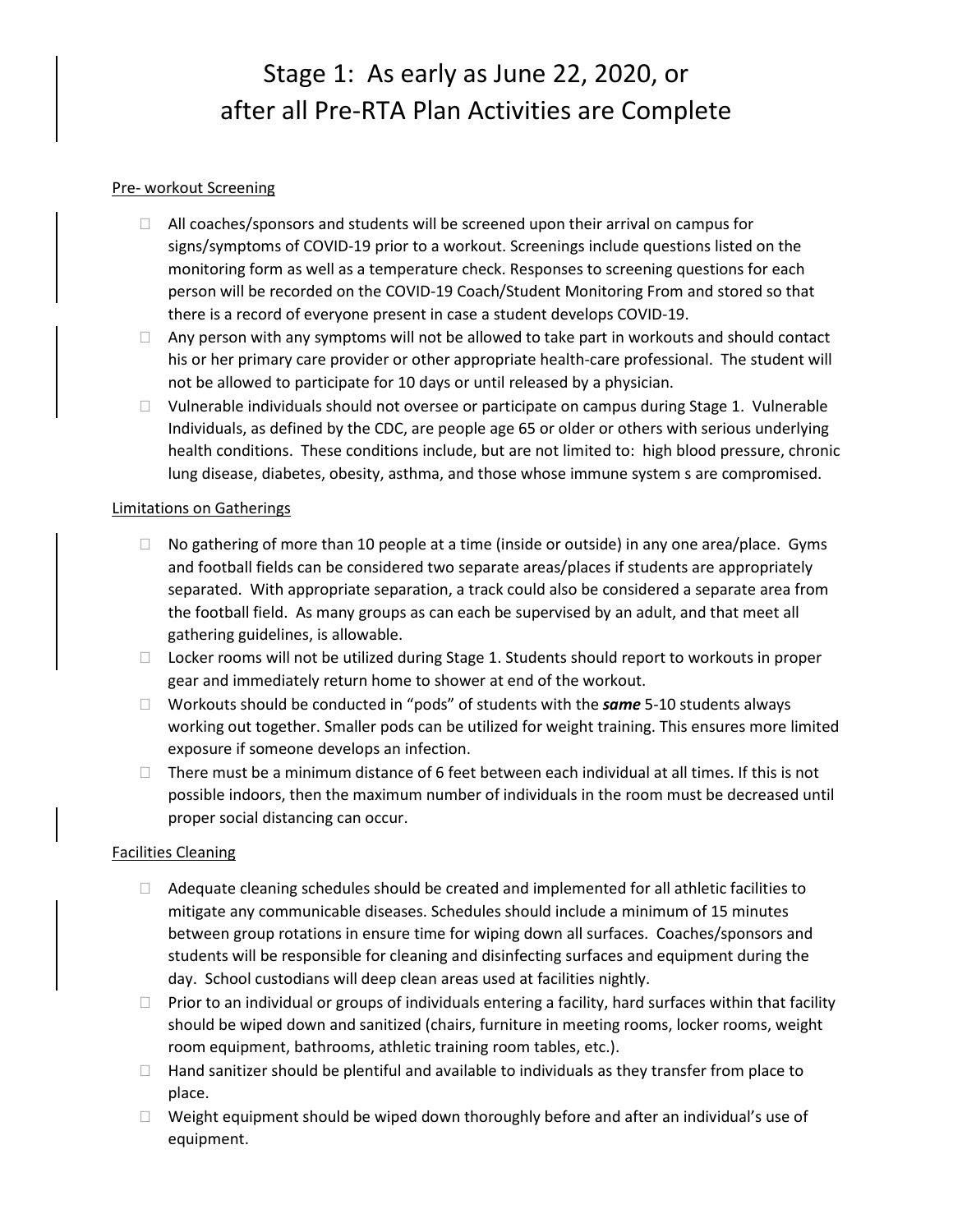- $\Box$  Appropriate clothing/shoes should be worn at all times in the weight room to minimize sweat from transmitting onto equipment/surfaces.
- $\Box$  Any equipment such as weight benches, athletic pads, etc. having holes with exposed foam should be repaired and covered.
- $\Box$  Students must be encouraged to shower and wash their workout clothing immediately upon returning to home.

#### **Hydration**

- $\Box$  All students shall bring their own water bottle. Water bottles must not be shared.
- $\Box$  Hydration stations (water cows, water trough, water fountains, etc.) should not be utilized.

#### Physical Activity and Athletic Equipment

- $\Box$  There should be no shared equipment (towels, clothing, shoes, or sports specific equipment) between students.
- $\Box$  Students should wear their own appropriate workout clothing (do not share clothing) individual clothing/towels should be washed and cleaned after every workout.
- $\Box$  All equipment, including balls, should be cleaned after each use and prior to the next student using it.
- $\Box$  Balls should not be passed between athletes without being cleaned in Stage 1.
- $\Box$  Individual drills requiring the use of equipment are permissible, but the equipment should be cleaned prior to use by the next individual.
- $\Box$  Resistance training should be emphasized as body weight, sub-maximal lifts and use of resistance bands.
- $\Box$  Free weight exercises that require a spotter cannot be conducted while honoring social distancing norms. Safety measures in all forms must be strictly enforced in the weight room.
- $\Box$  Cheerleaders may not practice/perform partner stunts or building. (Chants, jumps, dances without contact are permissible.) Tryouts may be held as long as social distancing and all other Stage 1 guidelines are adhered to.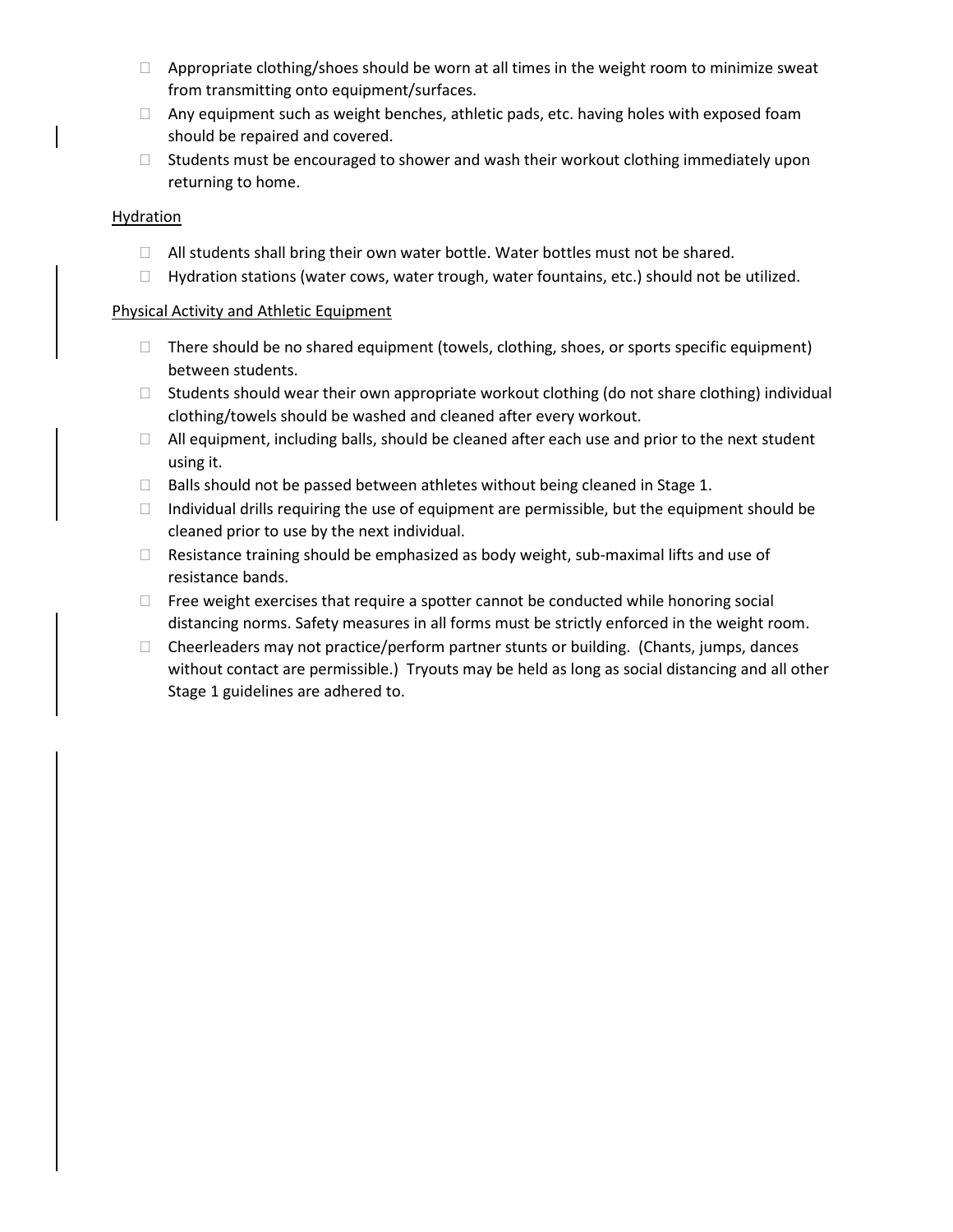## Stage 2: As early as July 27, 2020 If guidelines or FHSAA calendar fall sport changes, this date will be adjusted.

#### Pre-Workout/Contest Screening

□ Same as Stage 1.

#### Limitations on Gatherings

- $\Box$  No gathering of more than 10 people at a time inside. Up to 50 individuals may gather outdoors for workouts in any one place.
- $\Box$  If locker rooms or meeting rooms are used, there must be a minimum distance of 6 feet between each individual at all times.
- Workouts should continue in "pods" of students with the same 5-10 students always working out together. Smaller pods can be utilized for weight training. This ensures more limited exposure if someone develops an infection.
- $\Box$  There must be a minimum distance of 6 feet between each individual at all times. If this is not possible indoors, then the maximum number of individuals in the room must be decreased until proper social distancing can occur. Appropriate social distancing will need to be maintained on sidelines and benches during practices. Consider using tape or paint as a guide for students and coaches.

#### Facilities Cleaning

 $\Box$  Same as Stage 1

#### Hydration

□ Same as Stage 1

#### Physical Activity and Athletic Equipment

- $\Box$  There should be no shared equipment including athletic towels, clothing or shoes between students.
- $\Box$  Students should wear their own appropriate workout clothing (do not share clothing), and individual clothing/towels should be washed and cleaned after every workout.
- $\Box$  All equipment, including but not limited to, balls, should be cleaned intermittently during practices and contests.
- $\Box$  Hand sanitizer should be plentiful at all contests and practices.
- $\Box$  Equipment including, but not limited to, bats, batting helmets and catchers gear should be cleaned between each use.
- $\Box$  Maximum lifts should be limited and power cages should be used for squats and bench presses. Spotters should stand at each end of the bar.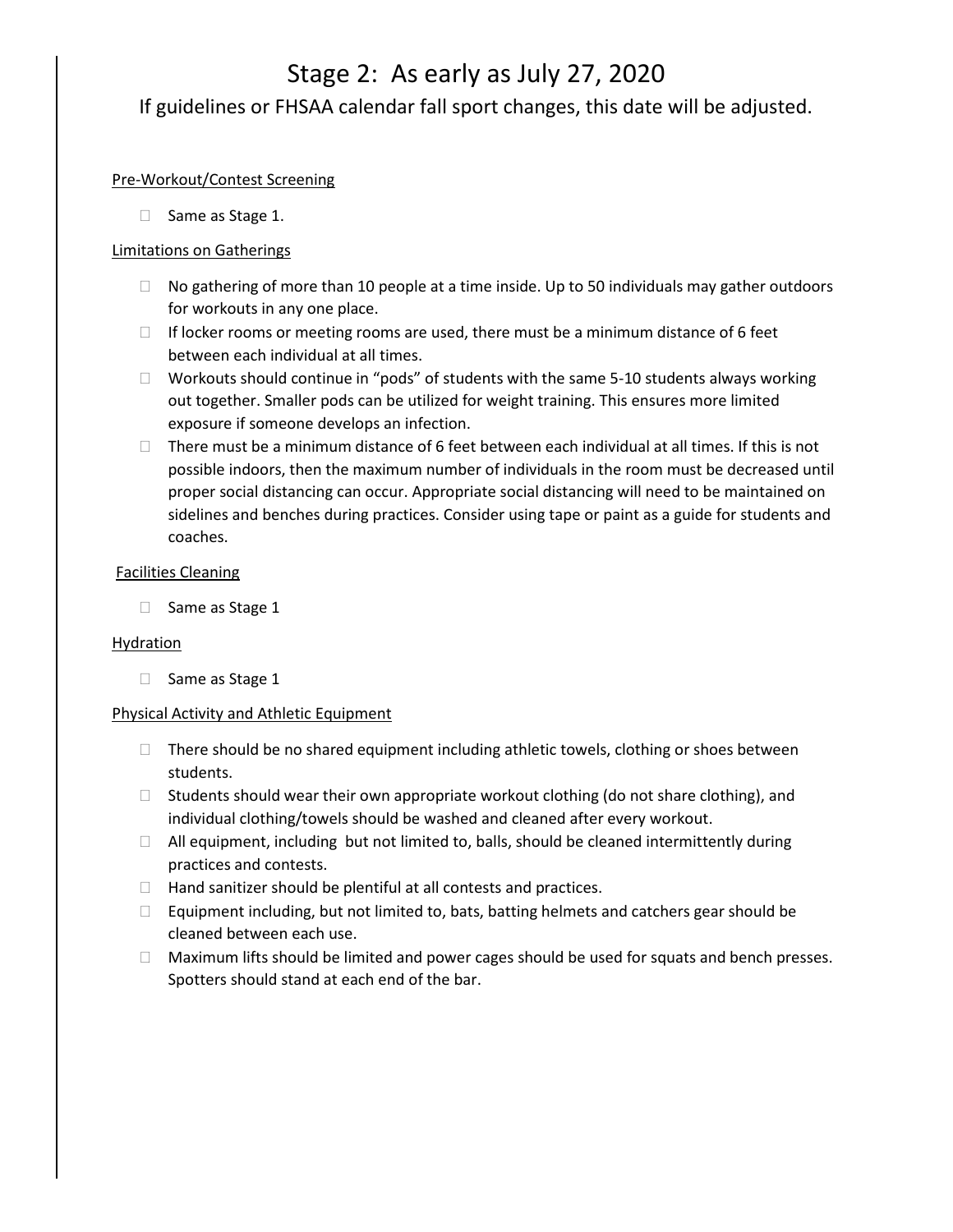## Stage 3: As early as August 10, 2020

If guidelines or FHSAA calendar fall sport changes, this date will be adjusted.

### Pre- Workout/Contest Screening

- $\Box$  Any person who has had a fever or cold symptoms in the previous 24 hours will not be allowed to take part in workouts and should contact his or her primary care provider or other appropriate healthcare professional.
- $\Box$  A record should be kept of all individuals present.
- $\Box$  Vulnerable individuals can resume public interactions, but should practice physical distancing, minimizing exposure to social settings where distancing may not be practical, unless precautionary measures are observed.

#### Limitations on Gatherings

- $\Box$  Gathering sizes of up to 50 individuals, indoors or outdoors.
- $\Box$  When not directly participating in practices or contests, care should be taken to maintain a minimum distance of 3 to 6 feet between each individual. Consider using tape or paint as a guide for students and coaches.

#### Facilities Cleaning

□ Same as Stages 1 & 2

### Physical Activity and Athletic Equipment

- $\Box$  There should be no shared equipment including athletic towels, clothing or shoes between students.
- $\Box$  Students should wear their own appropriate workout clothing (do not share clothing), and individual clothing/towels should be washed and cleaned after every workout.
- $\Box$  Hand sanitizer should be plentiful at all contests and practices.
- $\Box$  Equipment including, but not limited to, bats, batting helmets and catchers gear should be cleaned between each use. Other equipment, such as wrestling ear guards, football helmets/other pads, lacrosse helmets/pads/gloves/eyewear should be worn by only one individual and not shared.
- $\Box$  Maximum lifts should be limited and power cages should be used for squats and bench presses. Spotters should stand at each end of the bar.

### **Hydration**

- $\Box$  All students shall bring their own water bottle. Water bottles must not be shared.
- $\Box$  Hydration stations (water cows, water trough, water fountains, etc.) may be utilized but must be cleaned after every practice/contest.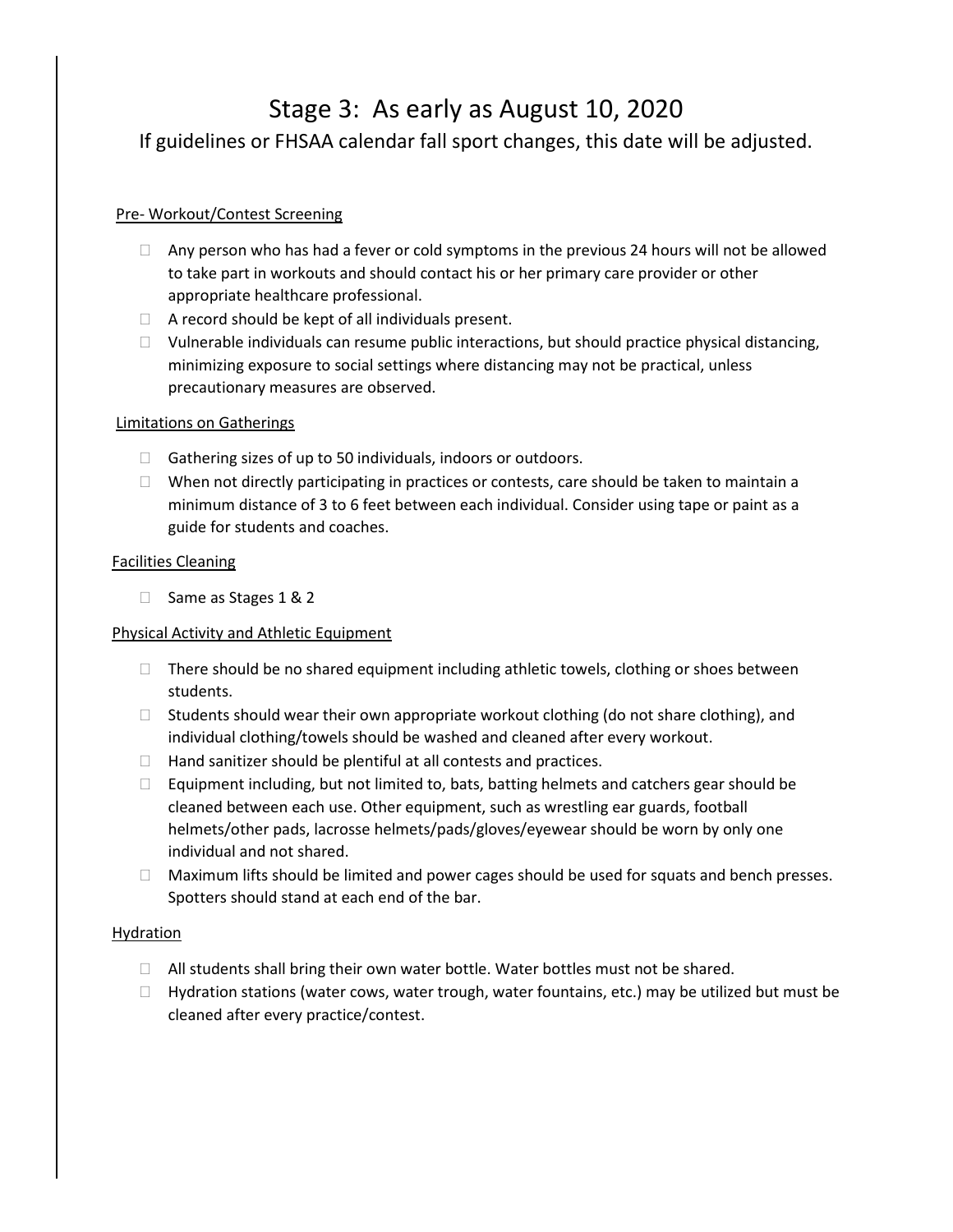## **Assumption of Risk, Waiver, Release & Hold** Brevard<br>Public<br>Schools **Harmless**

## **COVID-19 and Voluntary Extracurricular Activities Summer 2020 and School Year 2020-21**

I desire to participate or allow my child(ren) to participate in one or more voluntary extracurricular activities sponsored by the School Board of Brevard County, Florida. The novel coronavirus known as COVID-19 has been declared as a worldwide pandemic and is believed to be contagious and spread by person-to-person contact. Federal, state, and local agencies recommend social distancing and other measures to prevent the spread of COVID-19.

Brevard Public Schools (BPS) will conduct certain extracurricular activities beginning in the Summer of 2020 and continuing into the 2020-21 school year. These activities, hereinafter known as "Activity," will be conducted with safety protocols appropriate under the circumstances at the time. For the safety of all people involved, participants in the Activity will be required to adhere to all safety protocols and are subject to immediate removal from the Activity if they do not comply. Extracurricular activities are a privilege, and not a right, of public school students.

In an effort to ensure the safety and wellness of our school community, I understand the importance of students being healthy and safe when they participate in the Activity. By signing below, I agree that I will:

- Perform daily temperature checks on my child(ren) to screen for fever before arrival for the Activity. Fever is defined as a temperature over 100 F. If my child(ren) has a fever, I will not permit my child(ren) to participate in the Activity until he/she has been without a fever for at least 72 hours.
- Make a visual inspection of my child(ren) for signs of illness which could include: fever or chills, cough, shortness of breath or difficulty breathing, fatigue, muscle or body aches, headache, new loss of taste or smell, sore throat, congestion or runny nose, nausea or vomiting, diarrhea, flushed cheeks, rapid breathing or difficulty breathing (without recent physical activity), fatigue, or extreme fussiness. If my child(ren) has exhibited any of these signs or symptoms, I will not permit my child(ren) to participate in the Activity until he/she has been without signs or symptoms for at least 72 hours.
- Confirm that my child(ren) has not been in contact with someone who has either tested positive for COVID-19 in the past 14 days or is waiting for test results. If my child(ren) has been in contact with such a person, I will not permit my child(ren) to participate in the Activity until 14 days have elapsed since the time of contact.
- Promptly pick up my child(ren) or arrange for pickup if signs or symptoms of illness are present. I understand that children are to remain home until illness-free for at least 72 hours without the use of medicine.

By signing this document below, I acknowledge and affirm all of the statements above. I also voluntarily assume all risks that I and/or my child(ren) may be exposed to or infected by COVID-19 as a result of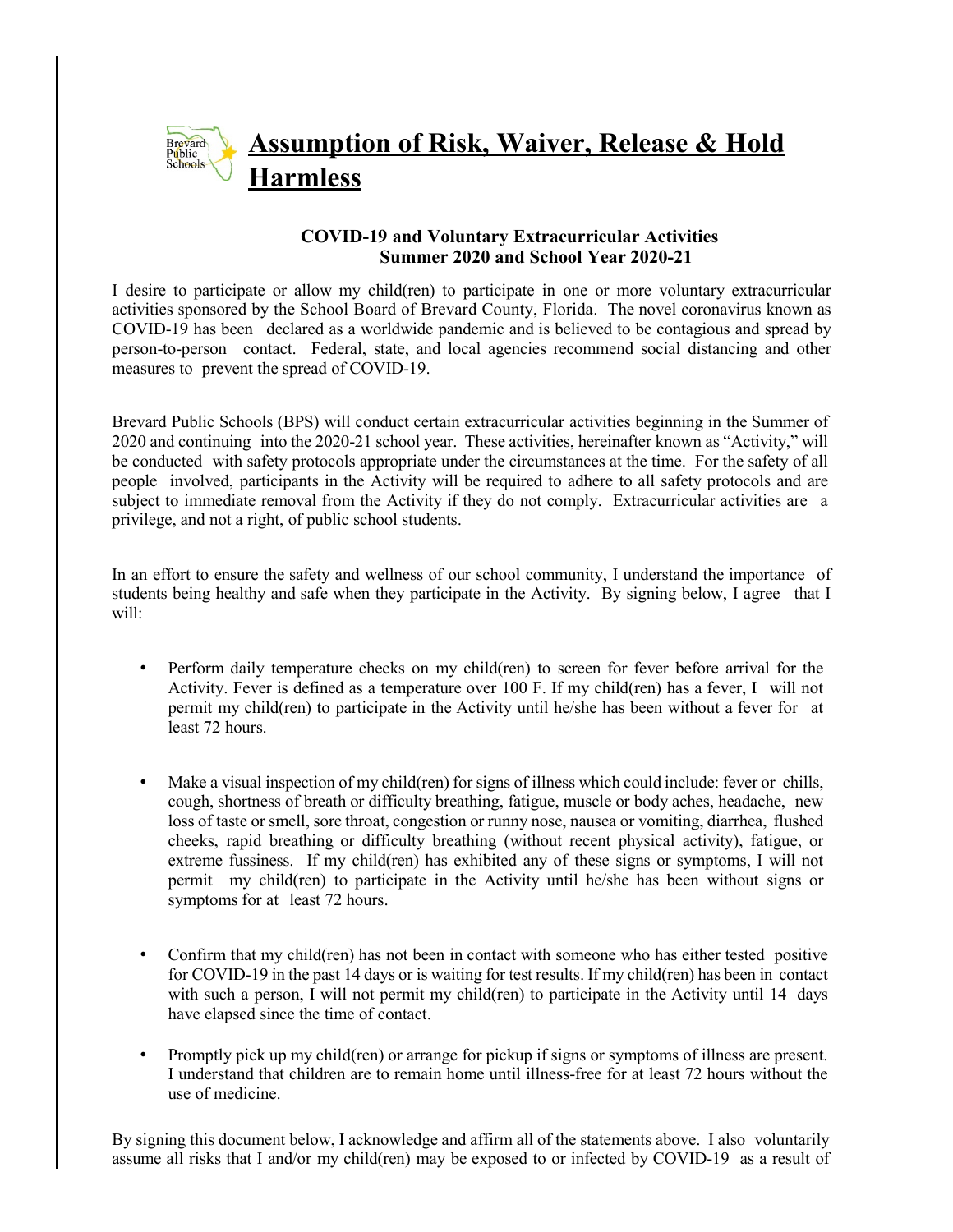participation in the Activity, and that such exposure or infection may result in personal injury, illness, sickness, and/or death. I understand that the risk of exposure or infection may result from the actions, omissions, or negligence of myself, my child(ren), BPS staff, volunteers, or agents, other Activity participants, or others not listed, and I acknowledge that all such risks are known to me.

In consideration of me and my child(ren) being able to participate in the Activity, I, on behalf of myself, as well as anyone entitled to act on my behalf, hereby forever waive, release, and hold the School Board of Brevard County, Florida, and its employees and agents harmless from any and all claims, suits, liability, actions, judgments, attorneys' fees, costs, and any expenses of any kind resulting from injuries or damages, grounded in tort or otherwise, that I and/or my child(ren), or my or our representatives, sustain during or related to my child(ren)'s participation or involvement in the Activity.

Signature of Parent/Guardian Signature of Student

Print name of Parent/Guardian Print name of Student

Date of signature Date of signature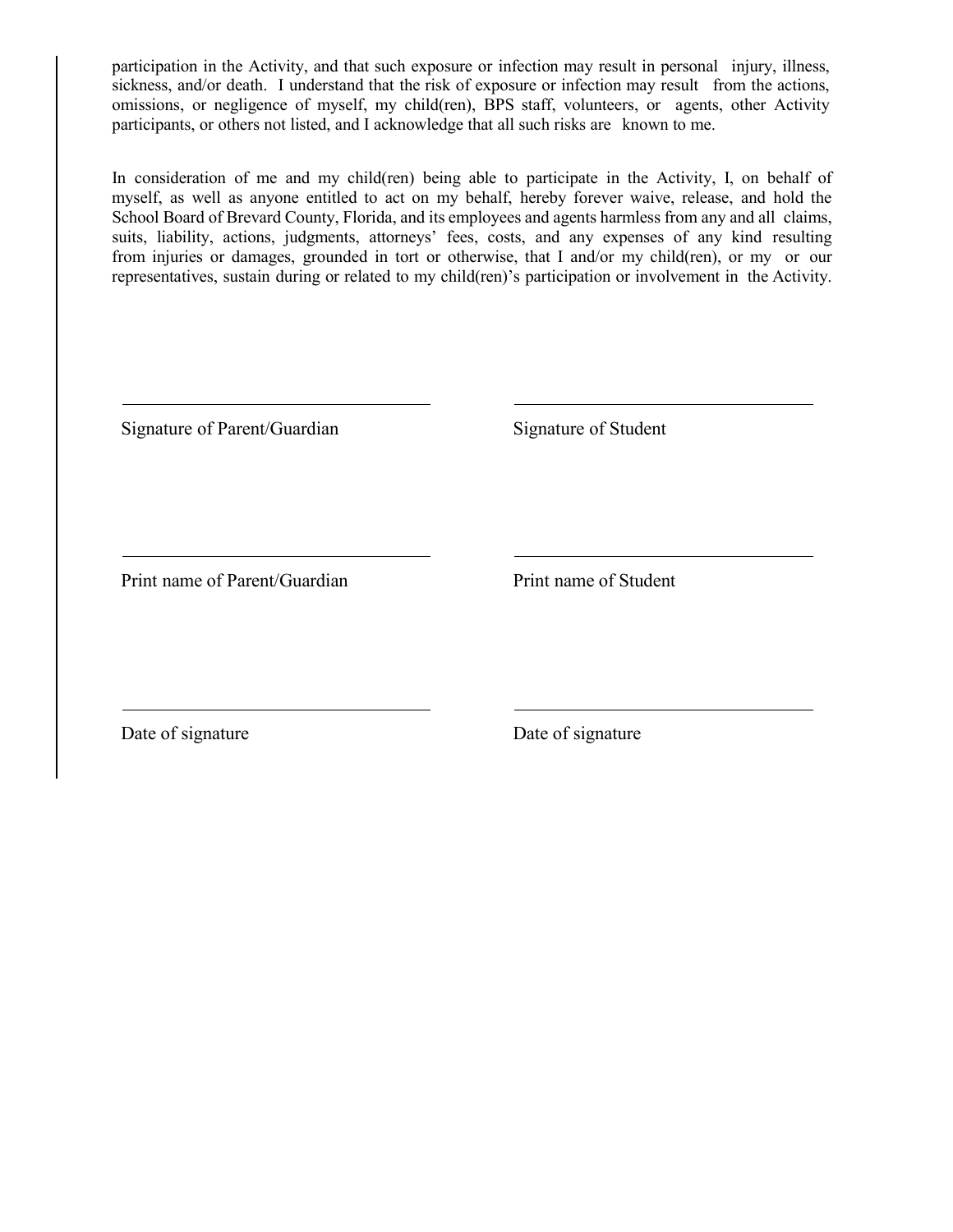

# **Brevard Public Schools**

# **COVID-19 Student Monitoring Form**

Date:\_\_\_\_\_\_\_\_\_\_\_School: \_\_\_\_\_\_\_\_\_\_\_\_\_\_\_\_\_\_\_Facility: \_\_\_\_\_\_\_\_\_\_\_\_\_\_\_Pod/Group#\_\_\_\_\_\_\_\_

Person Responsible: \_\_\_\_\_\_\_\_\_\_\_\_\_\_\_\_\_\_\_\_\_\_\_\_\_\_\_\_\_\_\_\_Sport/Activity Specific (if applicable) \_\_\_\_\_\_\_\_\_\_\_\_\_\_\_\_\_\_

| <b>SCHOOL NAME:</b> |             | <b>CIRCLE YES/NO BELOW</b> |           |              |           |               |           |                  |           |                     |           |                |
|---------------------|-------------|----------------------------|-----------|--------------|-----------|---------------|-----------|------------------|-----------|---------------------|-----------|----------------|
|                     |             |                            |           |              |           | <b>SORE</b>   |           | <b>SHORTNESS</b> |           | <b>CLOSE</b>        |           | <b>TEMP-IF</b> |
|                     | <b>TIME</b> | <b>FEVER</b>               |           | <b>COUGH</b> |           | <b>THROAT</b> |           | <b>OF BREATH</b> |           | <b>CONTACT, OR</b>  |           | >100           |
|                     |             |                            |           |              |           |               |           |                  |           | <b>CARED FOR</b>    |           |                |
|                     |             |                            |           |              |           |               |           |                  |           | <b>SOMEONE WITH</b> |           |                |
|                     |             |                            |           |              |           |               |           |                  |           | COVID-19            |           |                |
| <b>STUDENT NAME</b> |             | <b>YES</b>                 | <b>NO</b> | <b>YES</b>   | <b>NO</b> | <b>YES</b>    | <b>NO</b> | <b>YES</b>       | <b>NO</b> | <b>YES</b>          | <b>NO</b> |                |
| 1.                  |             | <b>YES</b>                 | <b>NO</b> | <b>YES</b>   | <b>NO</b> | <b>YES</b>    | <b>NO</b> | <b>YES</b>       | <b>NO</b> | <b>YES</b>          | <b>NO</b> |                |
| 2.                  |             | <b>YES</b>                 | <b>NO</b> | <b>YES</b>   | <b>NO</b> | <b>YES</b>    | <b>NO</b> | <b>YES</b>       | <b>NO</b> | <b>YES</b>          | <b>NO</b> |                |
| 3.                  |             | <b>YES</b>                 | <b>NO</b> | <b>YES</b>   | <b>NO</b> | <b>YES</b>    | <b>NO</b> | <b>YES</b>       | <b>NO</b> | <b>YES</b>          | <b>NO</b> |                |
| 4.                  |             | <b>YES</b>                 | <b>NO</b> | <b>YES</b>   | <b>NO</b> | <b>YES</b>    | <b>NO</b> | <b>YES</b>       | <b>NO</b> | <b>YES</b>          | <b>NO</b> |                |
| 5.                  |             | <b>YES</b>                 | <b>NO</b> | <b>YES</b>   | <b>NO</b> | <b>YES</b>    | <b>NO</b> | <b>YES</b>       | <b>NO</b> | <b>YES</b>          | <b>NO</b> |                |
| 6.                  |             | <b>YES</b>                 | <b>NO</b> | <b>YES</b>   | <b>NO</b> | <b>YES</b>    | <b>NO</b> | <b>YES</b>       | <b>NO</b> | <b>YES</b>          | <b>NO</b> |                |
| 7.                  |             | <b>YES</b>                 | <b>NO</b> | <b>YES</b>   | <b>NO</b> | <b>YES</b>    | <b>NO</b> | <b>YES</b>       | <b>NO</b> | <b>YES</b>          | <b>NO</b> |                |
| 8.                  |             | <b>YES</b>                 | <b>NO</b> | <b>YES</b>   | <b>NO</b> | <b>YES</b>    | <b>NO</b> | <b>YES</b>       | <b>NO</b> | <b>YES</b>          | <b>NO</b> |                |
| 9.                  |             | <b>YES</b>                 | <b>NO</b> | <b>YES</b>   | <b>NO</b> | <b>YES</b>    | <b>NO</b> | <b>YES</b>       | <b>NO</b> | <b>YES</b>          | <b>NO</b> |                |
| 10.                 |             | <b>YES</b>                 | <b>NO</b> | <b>YES</b>   | <b>NO</b> | <b>YES</b>    | <b>NO</b> | <b>YES</b>       | <b>NO</b> | <b>YES</b>          | <b>NO</b> |                |
| 11.                 |             | <b>YES</b>                 | <b>NO</b> | <b>YES</b>   | <b>NO</b> | <b>YES</b>    | <b>NO</b> | <b>YES</b>       | <b>NO</b> | <b>YES</b>          | <b>NO</b> |                |
| 12.                 |             | <b>YES</b>                 | <b>NO</b> | <b>YES</b>   | <b>NO</b> | <b>YES</b>    | <b>NO</b> | <b>YES</b>       | <b>NO</b> | <b>YES</b>          | <b>NO</b> |                |
| 13.                 |             | <b>YES</b>                 | <b>NO</b> | <b>YES</b>   | <b>NO</b> | <b>YES</b>    | <b>NO</b> | <b>YES</b>       | <b>NO</b> | <b>YES</b>          | <b>NO</b> |                |
| 14.                 |             | <b>YES</b>                 | <b>NO</b> | <b>YES</b>   | <b>NO</b> | <b>YES</b>    | <b>NO</b> | <b>YES</b>       | <b>NO</b> | <b>YES</b>          | <b>NO</b> |                |
| 15.                 |             | <b>YES</b>                 | <b>NO</b> | <b>YES</b>   | <b>NO</b> | <b>YES</b>    | <b>NO</b> | <b>YES</b>       | <b>NO</b> | <b>YES</b>          | <b>NO</b> |                |